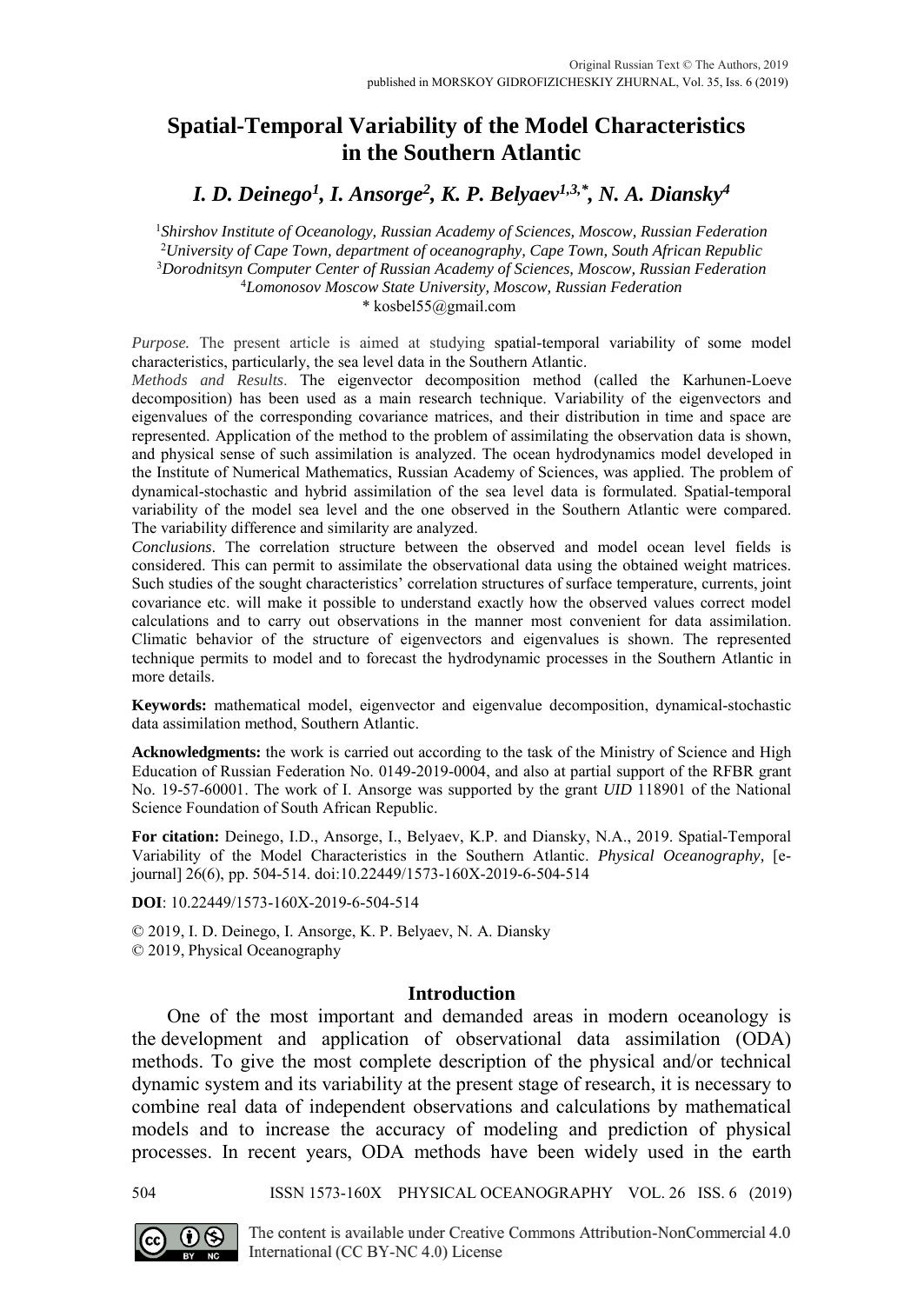sciences, providing the relationship between these two main components (observations and models) that allow the environment state monitoring. These methods have been most widely used in meteorology and oceanography, where observations are assimilated into numerical models to obtain boundary or initial conditions, as well as intermediate adjustment of model results for further modeling and forecast [1–3].

ODA methods can be conditionally divided into variational methods based on minimizing a functional given [4–7], which are formulated as optimal control problems and the theory of conjugate equations, and dynamic-stochastic ones, based on probability theory and filtering methods [8–11]. The history of the variational method dates back to the 70s of the 20<sup>th</sup> century, when Guriy. I. Marchuk formulated a fundamental approach to solving the problem of long-term weather forecast. The approach was based on the so-called conjugate equations for nonlinear models of hydrodynamics of the atmosphere and ocean [12, 13]. In dynamic-stochastic ODA schemes, the optimal filtering principle is used, based on the Kalman theory equations [14], now are known as the ensemble Kalman filter methods (EnKF) [15]. Both of the schemes above are actively used in solving problems of operational oceanography, 4D forecast of the ocean state in areas of particular interest from the viewpoint of extraction and transportation of minerals, primarily hydrocarbons, as well as in areas of environmental monitoring, fishing, the location of defence supplies, etc. Such projects as REMO (Brazil) [16], BlueLink (Australia) [17], TOPAZ (Norway) [18] and several others are particularly aimed at the development and application of such ODA methods. There are also a number of hybrid methods that combine both of the approaches above, in addition to basic ODA ones. These methods include, for example, the author ODA scheme [19], in which the functionality constructed using the dynamic-stochastic scheme is minimized.

Nevertheless, in applying both ODA approaches, little attention is paid to the physical understanding of the principles which data assimilation is based on. For example, when applying the dynamic-stochastic ODA method, the following questions: owing to the information is transferred from the observations to the model itself and how exactly the knowledge of the characteristics at some points changes the value of the field in others, – are purely studied or remain unstudied. That is, the relationships between various points of space-time (which are determined by the equations of the model and the corresponding transfer functions), as well as between various model characteristics, are not quantitatively and physically studied. It is not clear which areas are more sensitive to observations and which are not, how such relationships change over time and how quantitatively they depend on the number and density of observations. In the dynamic stochastic approach, these relationships are quantitatively expressed through covariance functions or mutually covariance functions, the construction of which is not an easy task.

In the present work, based on a mathematical model of the general ocean circulation by the Monte Carlo method, covariance matrices of the sea level anomalies are constructed and then these covariance matrices are expanded in eigenvectors. This is a known method in climatology, oceanology, and atmospheric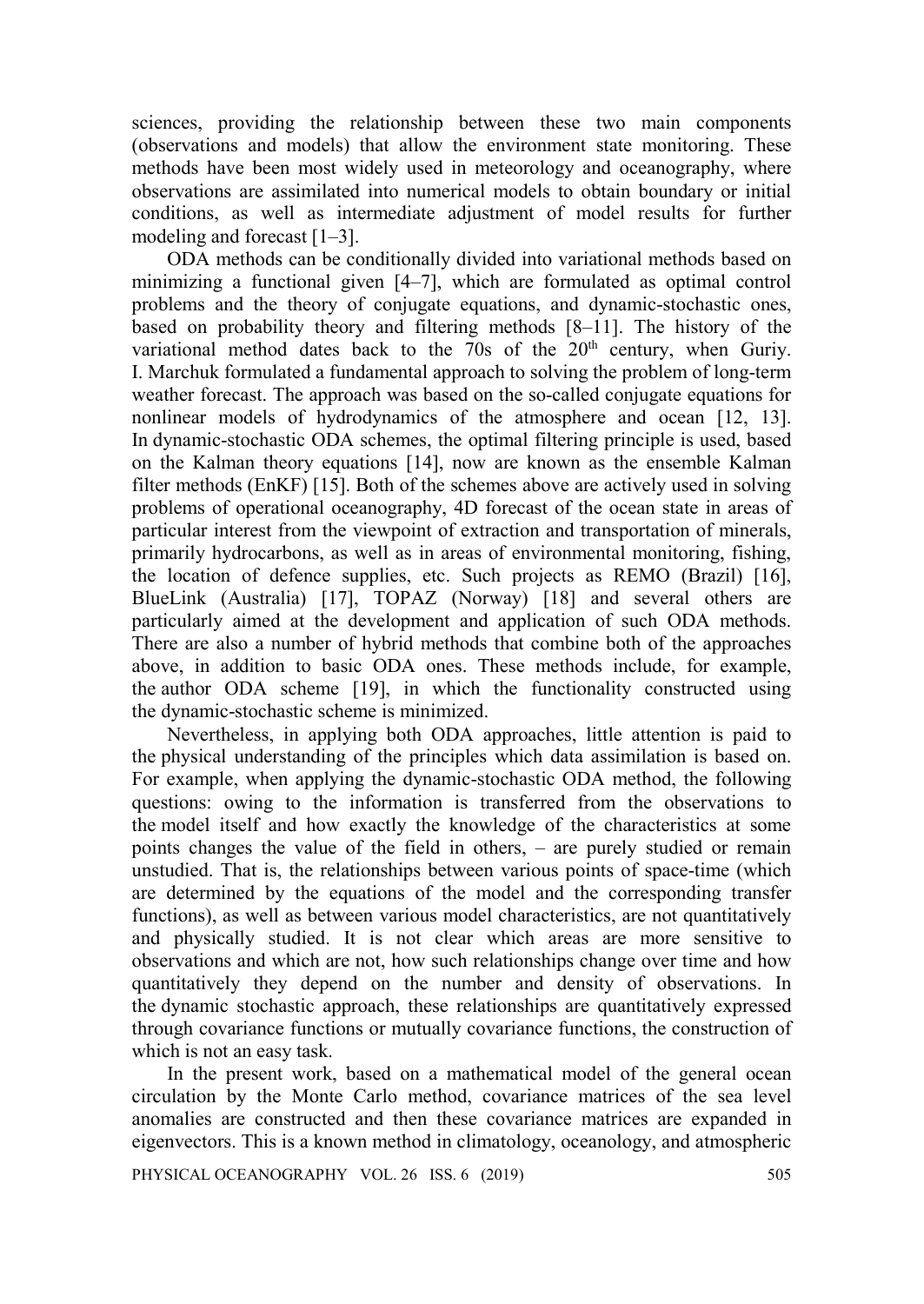physics for decomposition into natural orthogonal components, referred to in the foreign sources as the Karhunen-Loeve decomposition method. The extensive literature is devoted to both the method itself and its application in geophysics. Nevertheless, this method is hardly used for data assimilation, although it makes possible to understand which spatiotemporal relationships of model and the characteristics observed are used for assimilation, and how the spatio-temporal model relationships differ from those observed. In addition, the use of this method can technically simplify the implementation of calculations using the dynamicstochastic approach, since this method allows reducing the size of the covariance matrix. Similar studies were carried out in [20].

In the present paper, the South Atlantic region was chosen for the following reasons. Firstly, this region has been studied much worse than, for example, the North Atlantic one, although its importance for the study of climate and general ocean circulation is not disputed. Secondly, this region is extremely important for countries such as Brazil and South Africa and Russia, as a member of the BRICS, has right and should contribute to the study of processes in the regions of interest to its partners. Finally, the development and application of new methods are more important where there is little data and where their absence or lack can be compensated by the development of more advanced and complex research methods.

## **Mathematical Model of the General Circulation**

The basic equations of the Institute of Numerical Mathematics Ocean Model (INMOM) general circulation model are defined in a curvilinear orthogonal coordinate system obtained by transforming the Cartesian coordinate system for the generalized sphere and are described by the following system of hydrodynamic equations:

$$
D_t u - (l + \xi)vH = \frac{-H}{r_x} \left( \frac{1}{\rho_0} P_x + \frac{1}{\rho_0} \frac{\partial p_a}{\partial x} - g \frac{\partial \zeta}{\partial x} \right) + \frac{\partial}{\partial \sigma} \frac{n}{H} \frac{\partial u}{\partial \sigma} + \Delta u, \tag{1}
$$

$$
D_{\iota}v - (l + \xi)uH = \frac{-H}{r_y} \left( \frac{1}{\rho_0} P_y + \frac{1}{\rho_0} \frac{\partial p_a}{\partial y} - g \frac{\partial \zeta}{\partial y} \right) + \frac{\partial}{\partial \sigma} \frac{n}{H} \frac{\partial v}{\partial \sigma} + \Delta v, \tag{2}
$$

$$
\operatorname{div}_{h} u + \frac{1}{H} \frac{\partial w}{\partial \sigma} = \frac{1}{H} \frac{\partial \zeta}{\partial t},
$$
\n(3)

$$
\widetilde{D}_t \theta = \frac{\partial}{\partial \sigma} \frac{n_\theta}{H} \frac{\partial \theta}{\partial \sigma} + \Delta \theta + \frac{\partial R}{\partial \sigma},
$$
\n(4)

$$
\tilde{D}_t S = \frac{\partial}{\partial \sigma} \frac{n_s}{H} \frac{\partial S}{\partial \sigma} + \Delta S, \tag{5}
$$

$$
\rho = \hat{\rho}(\theta, S + 35, p_w) - \hat{\rho}(0, 0, \rho_0 g \sigma H). \tag{6}
$$

<sup>\*</sup> Rozhkov, V.A., 2015. [*Statistical Hydrometeorology. Part 3: State and Movement Instability. The Ocean and Amosphere Interaction. Climate*]. St. Petersburg: Izd-vo SpbGU. 255 p. (in Russian).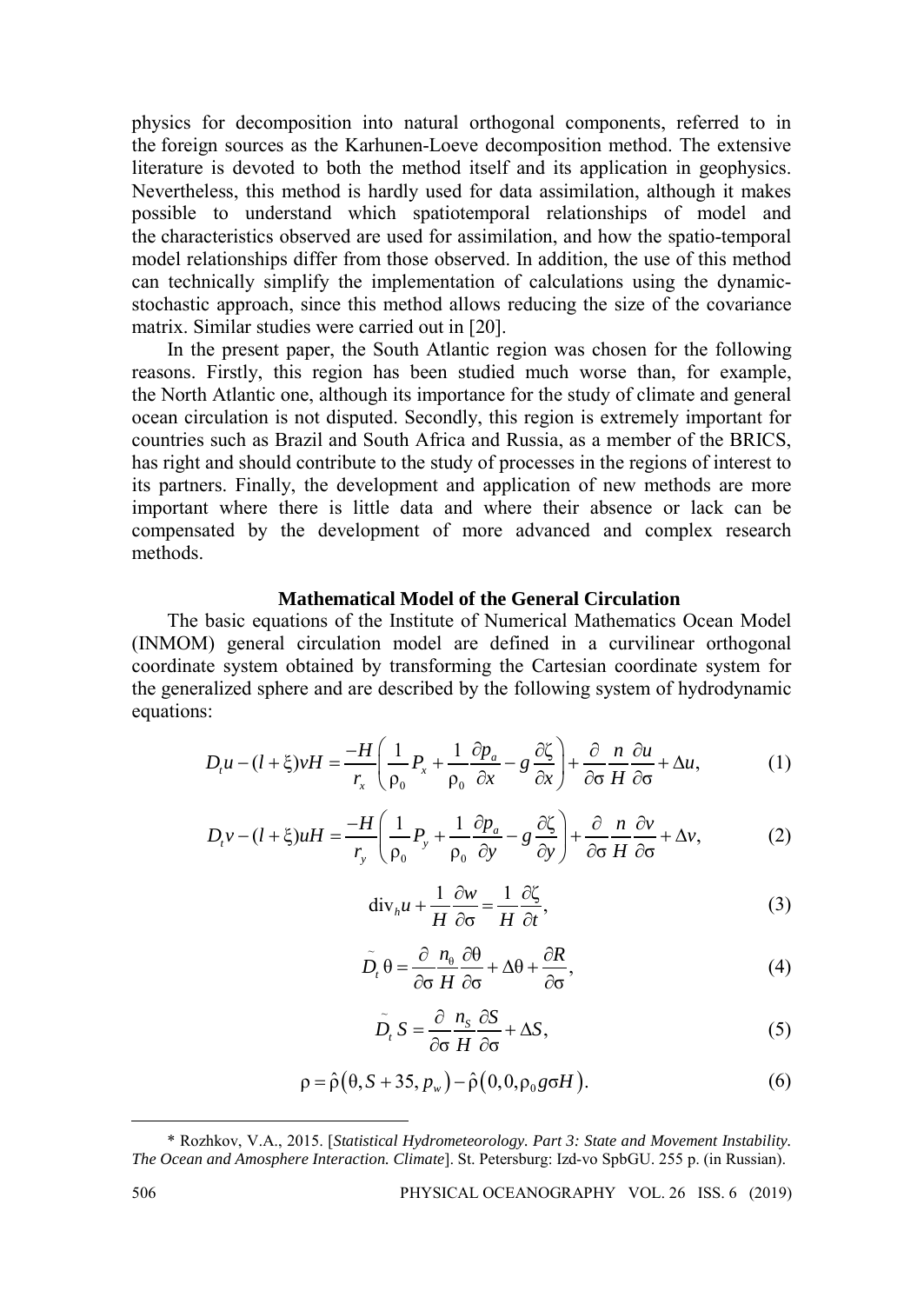Here  $u = (u, v)$  is the horizontal velocity vector, *u* and *v* are zonal and meridional components of the current velocity; *w* is the vertical velocity in the  $\sigma$ -coordinate system, where  $\sigma = (z - \zeta(x, y, t))/(H(x, y) - \zeta(x, y, t))$ , *z* is the downward vertical coordinate, ζ is the sea level deviation from an unperturbed surface, *H* is the ocean depth at rest;  $\theta$  is the potential temperature; *R* is the penetrating solar radiation flux; *S* – salinity excluding a constant equal to 35PSU;  $ρ$  is the water density deviation from some average density profile, depending only on the pressure of the liquid column  $\rho_0$  with an average density in the ocean  $\rho_0 = 1.025$  g/cm<sup>3</sup> at the depth  $z = \sigma H$ ; *l* is the Coriolis parameter;  $\Delta$  is the horizontal gradient operator. The metric coefficients  $r_x$  and  $r_y$  are set in advance when choosing a generalized coordinate system, and the viscosity and diffusion coefficients  $n$ ,  $n_s$  and  $n_\theta$  are considered known. The  $D_t$  operator is the so-called transport operator, which, when applied to an arbitrary scalar variable  $\varphi$  (for example, temperature or salinity), is written as follows

$$
\tilde{D}_t \varphi = \frac{\partial \xi \varphi}{\partial t} + (r_x r_y)^{-1} \left[ \frac{\partial}{\partial x} (r_y u \varphi) + \frac{\partial}{\partial y} (r_x v \varphi) \right] + \frac{\partial}{\partial \sigma} w \varphi.
$$
\n(7)

Other designations are commonly understood.

This model is described in detail in [21, 22]; the configuration of the model and its experimental implementation are important in the present study. The model is implemented for the joint water area of the Atlantic and the Arctic basin, including the Bering Sea, from Antarctica to the Aleutian Islands with a spatial resolution of 0.25° in the coordinate system rotated 90° so that the model poles lie at the geographic equator. Forty unevenly located  $\sigma$ -levels are set in depth with a more frequent definition in the upper layers.

For solid sections of the lateral boundary, the non-flow and free slip conditions are used for the velocity of the currents, and at the bottom, the non-flow and quadratic bottom friction conditions re used. For temperature and salinity in all areas of the solid boundary, the isolation conditions are set.

On the aquatic boundaries in the Drake Strait, between Africa and Antarctica, and between the Bering Sea and the Pacific Ocean, the average long-term monthly values of temperature and salinity from the atlas [23] were prescribed. Since density values were set at aquatic boundaries (through temperature and salinity), the condition for setting geostrophic current velocities is automatically realized here. As the river runoff, the monthly climate average water consumption data for all large rivers of the model water area were used, and to set the atmospheric effect (external forcing) —the climatic surface data from the NCEP/NCAR atlas [24], as proposed in the Common Ocean Research Experiment (CORE) project.

Equations (1) - (6) are integrated from zero initial conditions for velocities and values from the atlas [23] for temperature and salinity for 40 years (the so-called spin-up procedure). As a result of the spin up, the obtained fields for the last 8 years are recorded for each day. Thus, there are  $365 \times 8$  daily climatic values (leap years are not taken into account). The velocity of the currents and the level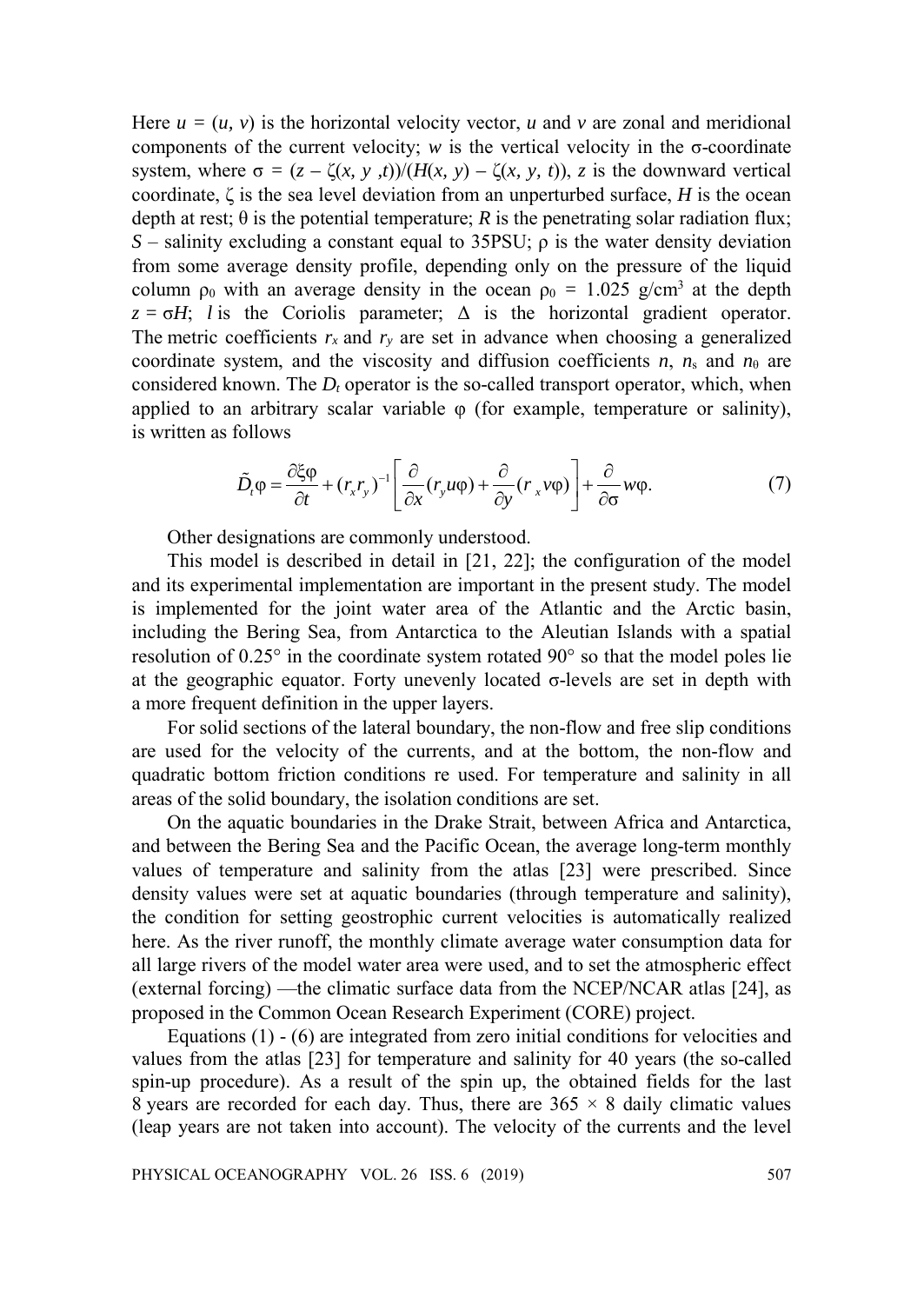field are constructed from these fields. All calculations were carried out on the *Lomonosov-1* Supercomputer of Lomonosov Moscow State [25].

Fig. 1 shows the surface current velocities calculated according to model (1) - (6) for summer (January 15, an average of 8 years) and winter (July 15, an average of 8 years). As seen, the seasonal climatic currents slightly differ, although there are certain differences: in winter the currents intensify, especially in the Drake Strait, the velocities are slightly higher and the horizontal gradient increases.



**F** i g. 1. Model fields of surface currents in the Drake Strait region in summer – *a* and in winter – *b*. Model coordinate system. The left aquatic boundary is in the Drake Strait, the right one – between Antarctica and Africa

In Fig. 2 shows the similarly constructed fields of level ζ. It is also noticeable that in winter the maximum level zone is somewhat shifted to the north, in the summer a small additional zone of high values of the level appears near Antarctica, the gradient is blurred.



**F** i g. 2. Model fields of the ocean level in the Drake Strait region in summer – *a* and in winter – *b*. Model coordinate system. The left aquatic boundary is in the Drake Strait, the right one – between Antarctica and Africa. Positive values correspond to the level lowering

]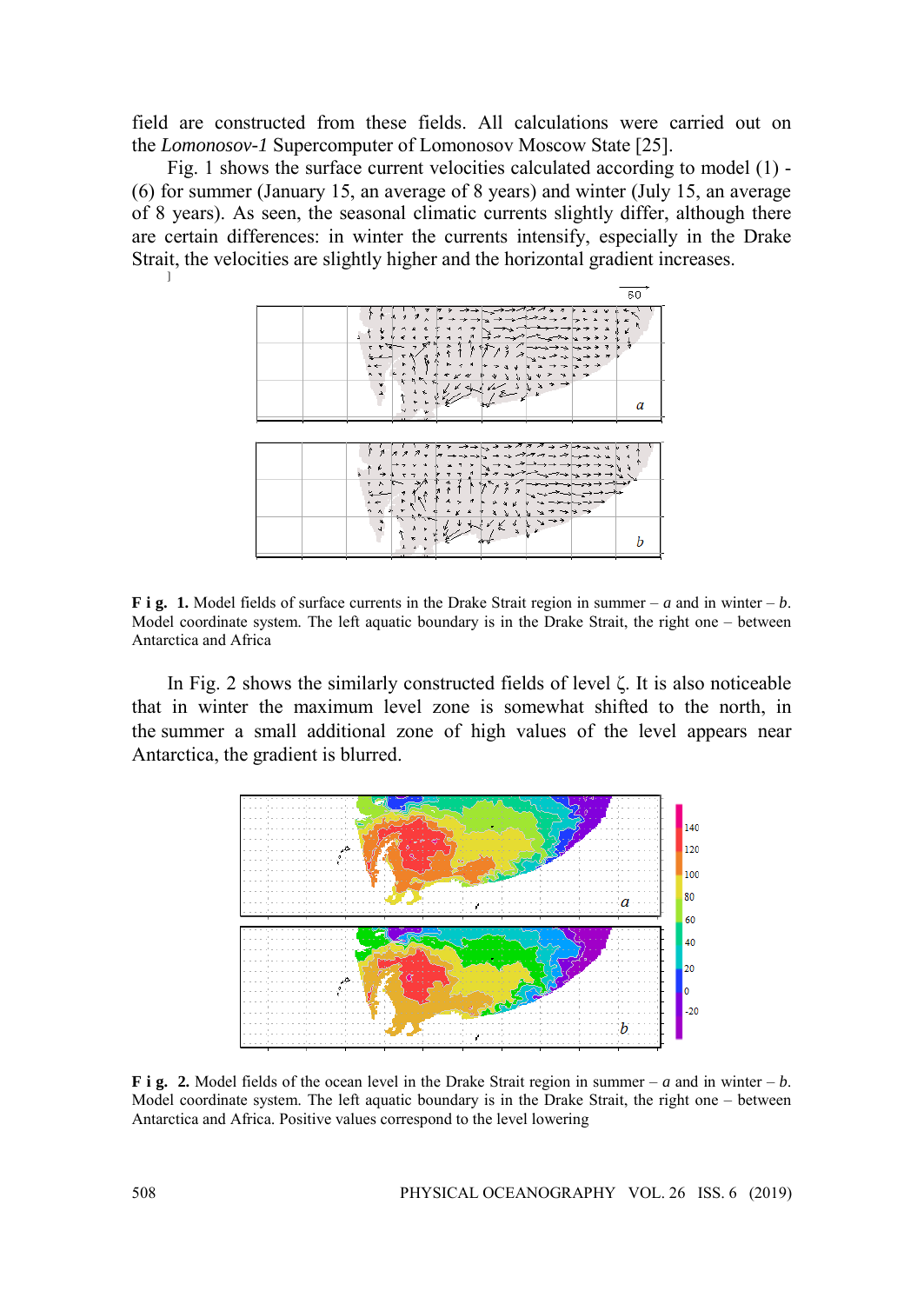Model level values can be compared with the observed level according to Altimetry Validating and Interpolating Satellite Observations (AVISO) (www.aviso.gov). Fig. 3 shows the ocean level for climate January. Compared to the model level (Fig. 2, *a*) in Fig. 3, synoptic eddies in the Circumpolar Current region are more pronounced, and large-scale structures in the western part of the South Atlantic are less noticeable. However, the overall picture of the level is similar both quantitatively and qualitatively.



**F i g. 3.** Observed sea surface level (m) in the Drake Strait region in January. AVISO data

## **Covariance relations in the observational data assimilation**

During the ODA according to the dynamic stochastic scheme, the following algorithm is used:

$$
X_a = X_b + K(Y - HX_b),\tag{8}
$$

$$
K = BHT (HBHT + R)-1.
$$
 (9)

Here  $X_a$  and  $X_b$  are the model fields (conditions of the model) after (analysis) and before (background) correction, correspondingly; *Y* is the vector of observations; *К* is the weight matrix (Kalman gain); *B* is the so-called covariance matrix of the model ensemble. It is rather difficult to give a strict definition of it; instead, the method of its construction is usually described, namely: the  $X<sup>l</sup>$  ensemble is constructed, where  $l = 1, ..., N$ , of the model calculations with different initial conditions and then at each point of the grid *i, j* a matrix of the type is constructed

$$
B = \left\{ b_{ij} \right\} = N^{-1} \sum_{l=1}^{N} (X_i^l - \overline{X_i}) \left( X_j^l - \overline{X_j} \right)^T, \tag{10}
$$

where  $\overline{X_i}$  is the ensemble mean in *i* point. In addition, projection operator *H* is included in (8) and (9) (the basic concept of which is to project the model value at the observation point and at the same time to remove all unobserved variables from consideration), as well as the diagonal matrix *R* (the physical meaning of which is the variance of instrumental observation errors ), which is usually given empirically. The superscript *T* denotes the transposition of the vector and/or matrix.

As seen from formula (10), the B matrix is quite awkward, it depends on each pair of grid points (as well as on the size of the ensemble) and its construction and analysis is a difficult task. Nevertheless, it is from the B matrix that the K matrix weight is determined, which represents the transfer function of the observations, or rather, the difference between the observation and the model, i.e., from the calculation error to the model itself.

PHYSICAL OCEANOGRAPHY VOL. 26 ISS. 6 (2019) 509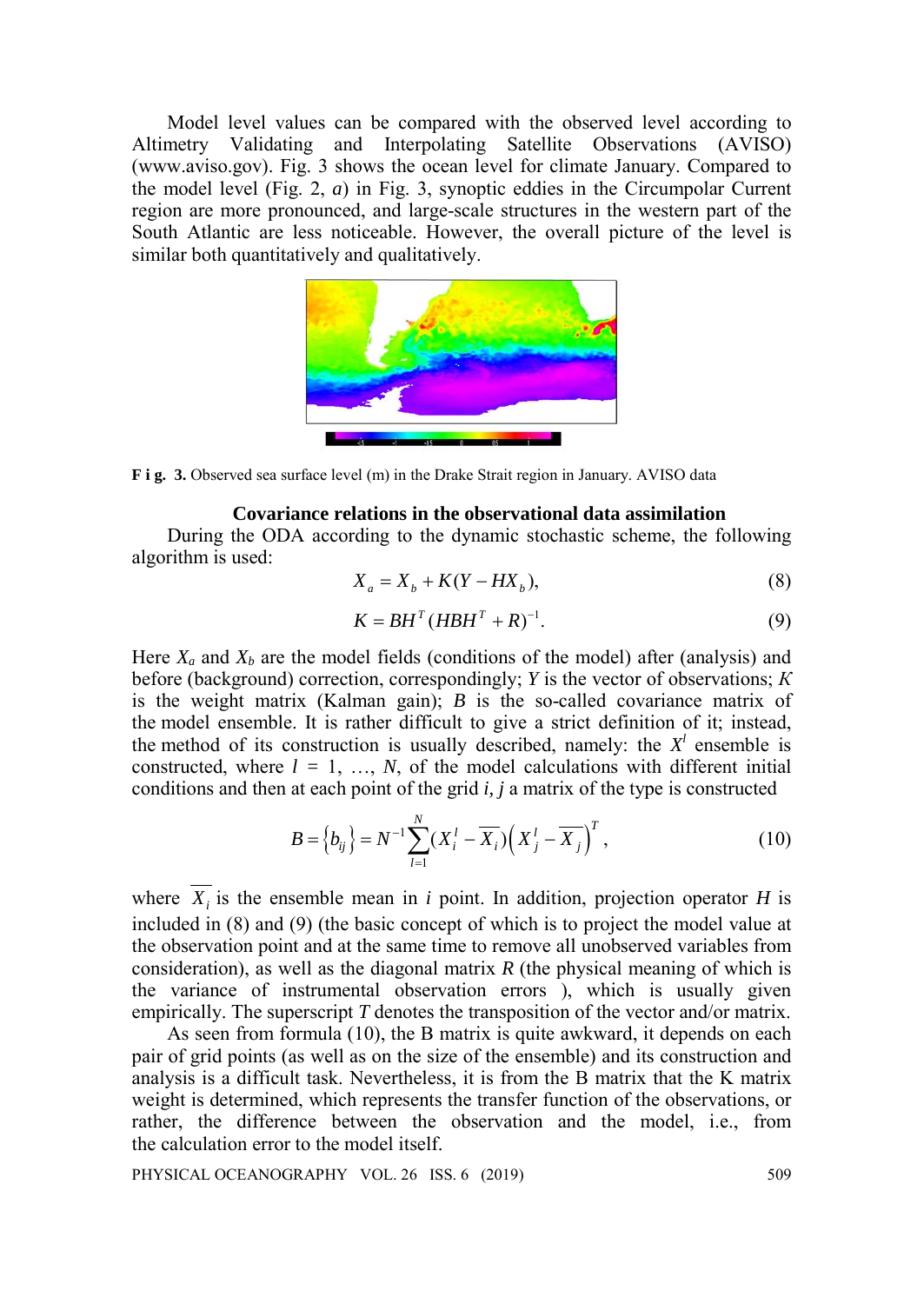In the literature, the B matrix construction and then the K matrix weight is the main task of ODA according to the dynamic stochastic scheme. There are very few works in which the properties of these matrices are studied, as well as any comparisons of model matrices with those constructed from observations are made. In addition to the aforementioned work [20], we also call [26], where the numerical characteristics of the B matrix are studied. Meanwhile, as can be seen from formulas (8) and (9), the structure and spectrum of the symmetric *HBHT* matrix will determine the K matrix properties and then *Xa* analysis. With successive assimilation, the temporal characteristics of these matrices will make the main contribution to the temporal variability of the corrected field. Moreover, the physical properties of the field obtained, for example, the characteristics of waves or f, directly depend on how well these matrices take into account the physical relationships of the model and observed parameters. in view of the aforesaid, before directly assimilating the data using formulas (8) and (9) we made an attempt to deal with these relationships.

The results of the last 8 years of model calculations with climatic forcing for every day were presented in the previous section. Based on these data, 8-year averages and anomalies (the difference between the current and mean values) were constructed. Then, covariance matrices of anomalies were constructed using the formula (10). At the same time, for each climatic month, the  $15t<sup>h</sup>$  day (the middle day of the month) was selected and to increase the sample length, the  $5<sup>th</sup>$ ,  $10<sup>th</sup>$ ,  $20<sup>th</sup>$ and 25<sup>th</sup> dates of the same month were added, i.e., the sample length was  $5 \times 8 = 40$ . Totally, 12 monthly average covariance matrices of anomalies with a sample length of 40 were constructed.

#### **Analysis of the results and some conclusions**

For the study, the ocean level indicated above as  $\zeta$  was chosen as the main physical characteristics. According to the formula (10), the covariance functions of anomalies of this level for each climatic month were constructed. Since only model data was considered, the H operator in the formula (10) was chosen to be unit.

For the  $H \times H^T$  matrix, which in what follows will be denoted by  $B$ , eigenvectors and values were looked for. That is, such a set of vectors  $X^{\ell}$  was searched, where  $l = 1, ..., L$  ( $L - 2D$  grid dimension), at which  $BX^m = \lambda_m X$ , where  $\lambda_m$  are eigenvalues. In the present case the dimension was  $L = 148 \times 764$ . Then the representation of any vector, including the difference between the observed and model fields  $(Y-HX_b)$ , can be expressed as follows

$$
X_{a} = X_{b} + K(Y - HX_{b}) = X_{b} + \sum_{m=1}^{L} \alpha_{m} \lambda_{m} X^{m},
$$
\n(11)

where  $\alpha_m$  are some coefficients determined by the observed vector decomposition. Structure of the analysis fields will be completely determined by the characteristics of the eigenvectors  $X^m$ , and their total contribution by the values of the eigenvalues  $\lambda_m$ , taking into account the fact that the eigenvectors of the direct and inverse symmetric matrices coincide, and the eigenvalues of the inverse matrix are the contrary (i.e., they are raised to the first power minus) to the eigenvalues of a direct matrix.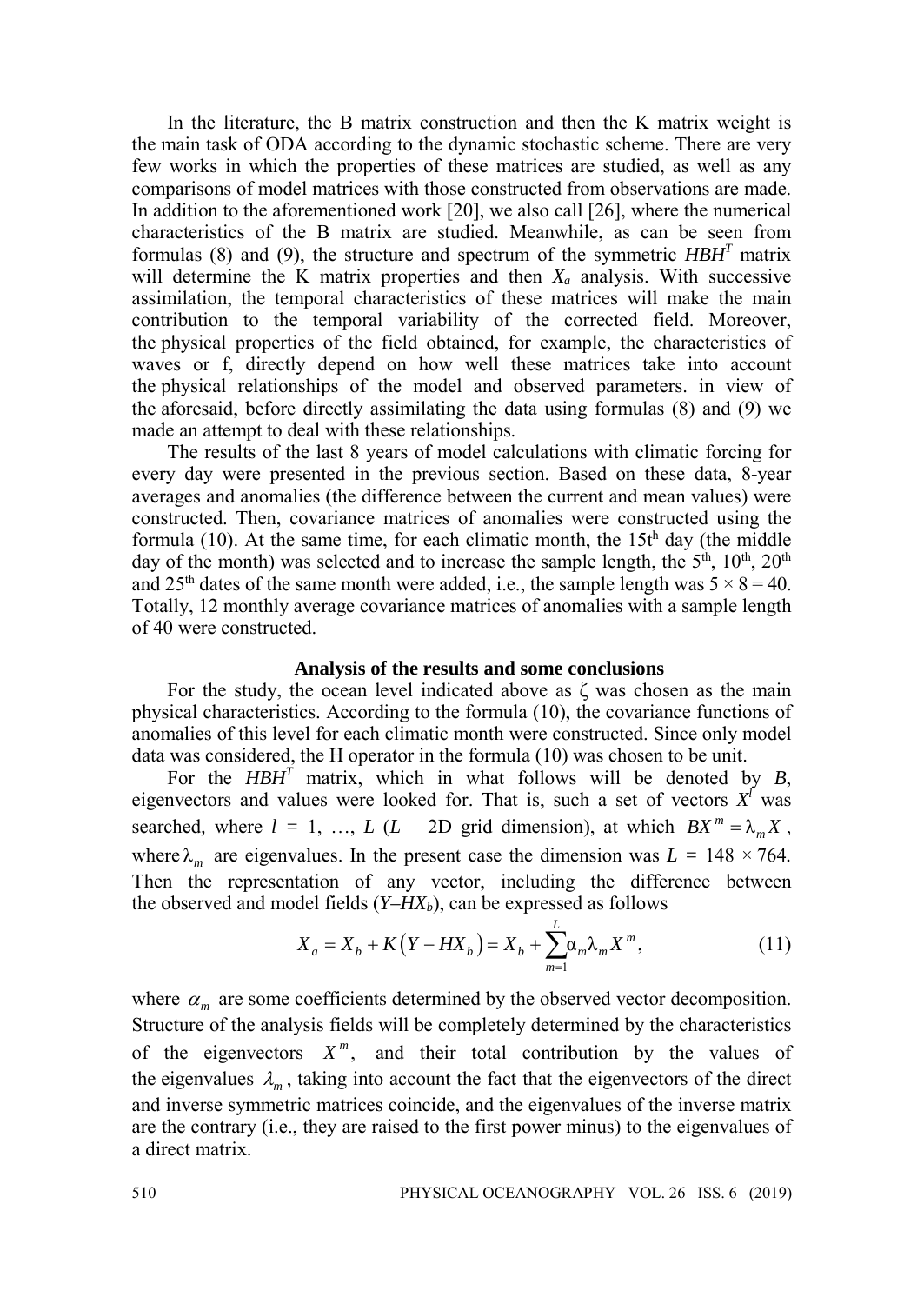

**F i g. 4.** The first (left) and the second (right) eigenvectors in summer



**F** i **g.** 5. The first (left) and the second (right) eigenvectors in winter

Fig. 4 shows the first two eigenvectors of the  $\zeta^m$  level anomaly, where m = 1, 2 for January (summer). Noteworthy is the presence of noticeable nonzero values along the coast, especially in the southern part of the ocean, and the almost complete absence of any signal in the region center. This means that the main covariance relations, i.e., the correlation between the spatial values of the level, are transmitted precisely along these nonzero values. It is easy enough to identify these connections with known wave structures, in particular with shelf trapped waves, which are very similar in structure.

Winter (July) covariance relationships are shown in Fig. 5. Here, intensification of values along the southern coast, as well as a strong stream along the South American shelf, which are not traced in the summer, are noticeable. In general, both eigenvectors in both winter and summer show the concentration of interconnections along the southern Atlantic, closer to the African and Antarctic coast, and to a lesser extent along South America.

The structure of the eigenvalues corresponding to the vectors constructed earlier should be also presented. Fig. 6 shows the normalized values of the first two components in the annual course. It can be seen that the first component is approximately three times greater in value and, consequently, in energy, than

PHYSICAL OCEANOGRAPHY VOL. 26 ISS. 6 (2019) 511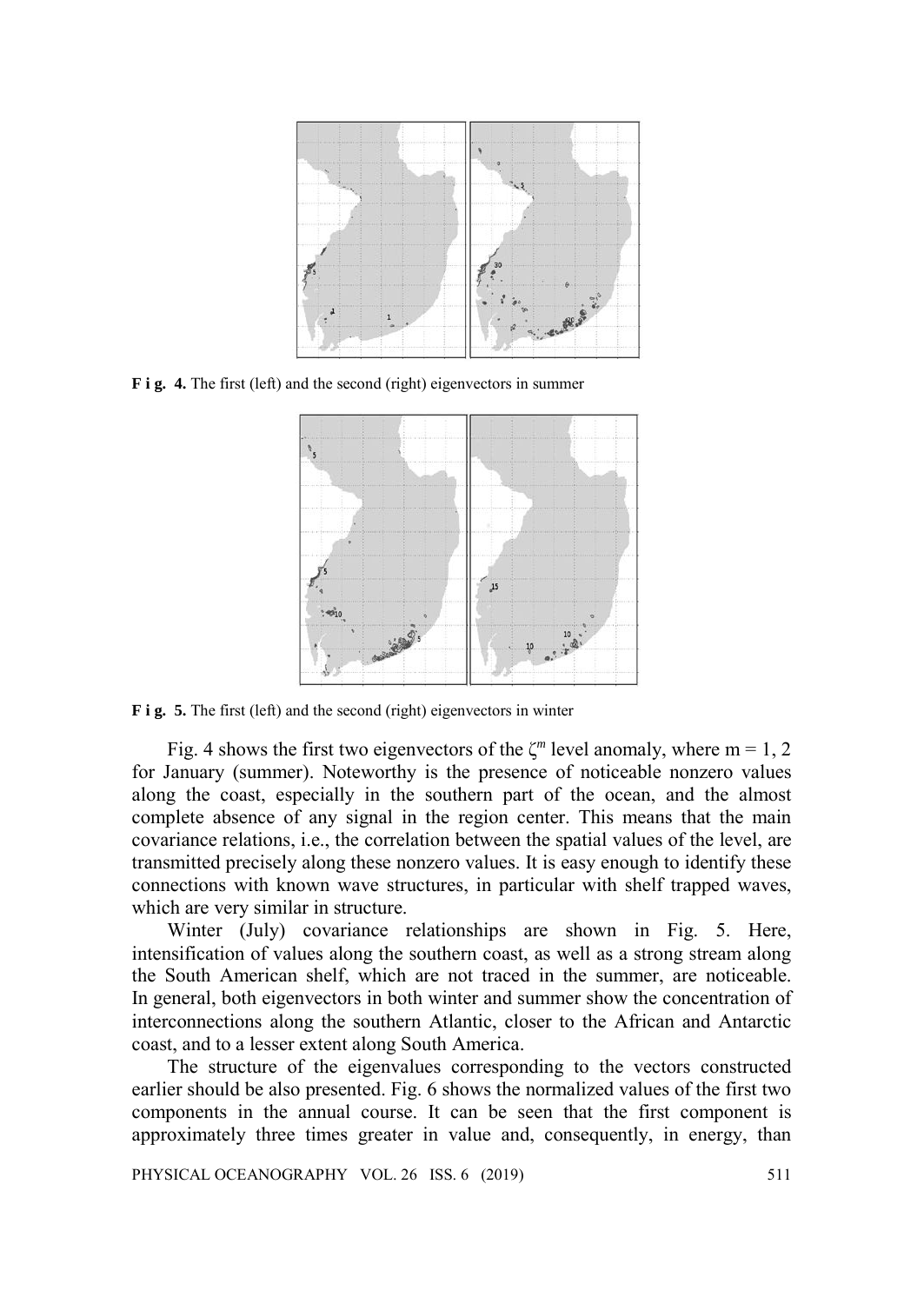the second component of the corresponding matrix. These eigenvalues have a pronounced climatic seasonal variation; they noticeably decrease in value in winter (May – September) and increase towards summer (November – February). Moreover, the structure of eigenvectors itself also has a seasonal variation, but manifests itself in the opposite way: in January it is much poorer than in July.



**F i g. 6.** Distribution of the eigenvalues of two main components normalized for the sum: ■ – the first component,  $\ast$  – the second one

### **Conclusion**

The problem of numerical modeling of the South Atlantic hydrodynamics with the relationship structure analysis of the characteristics of the observed and model level fields is considered. These calculations will make it possible to further assimilate the observational data and understand how exactly this data affect the model fields and the characteristics associated. The study of such structures and relationships allows not only to understand how the observed values correct the model calculation, but also to identify particularly important areas for assimilation; to understand where it is necessary to carry out observations so that the observed information is used in the most effective way.

The paper shows that the structure of eigenvectors and numbers has a noticeable climatic seasonal variation. Eigenvectors have a richer and more energetically pronounced structure in winter (July) compared to summer (January). On the contrary, the eigenvalues corresponding to these vectors behave in the opposite way – they are maximal in summer and minimal in winter.

The expansion of the covariance functions applied for ODA can significantly improve the computational characteristics of the assimilation algorithm, speed up the procedures for finding weight transfer matrices and generally simplify the ODA scheme itself. In addition, it is possible to compare preliminarily the observed and model structures and their relationships to determine the most energetically important structures, to study their seasonal and synoptic variability.

In the present article, as a first step, all necessary calculations were carried out for level fields. However, nothing prevents to do the same for fields of ocean surface temperature, surface currents, as well as for determining joint covariance relations.

In the future, it is planned to assimilate observational data from hydrological stations carried out in expeditions together with the University of Cape Town, South Africa. The application of this technique, as well as other modern methods and models, will make it possible to understand the hydrodynamic processes in the South Atlantic in more detail.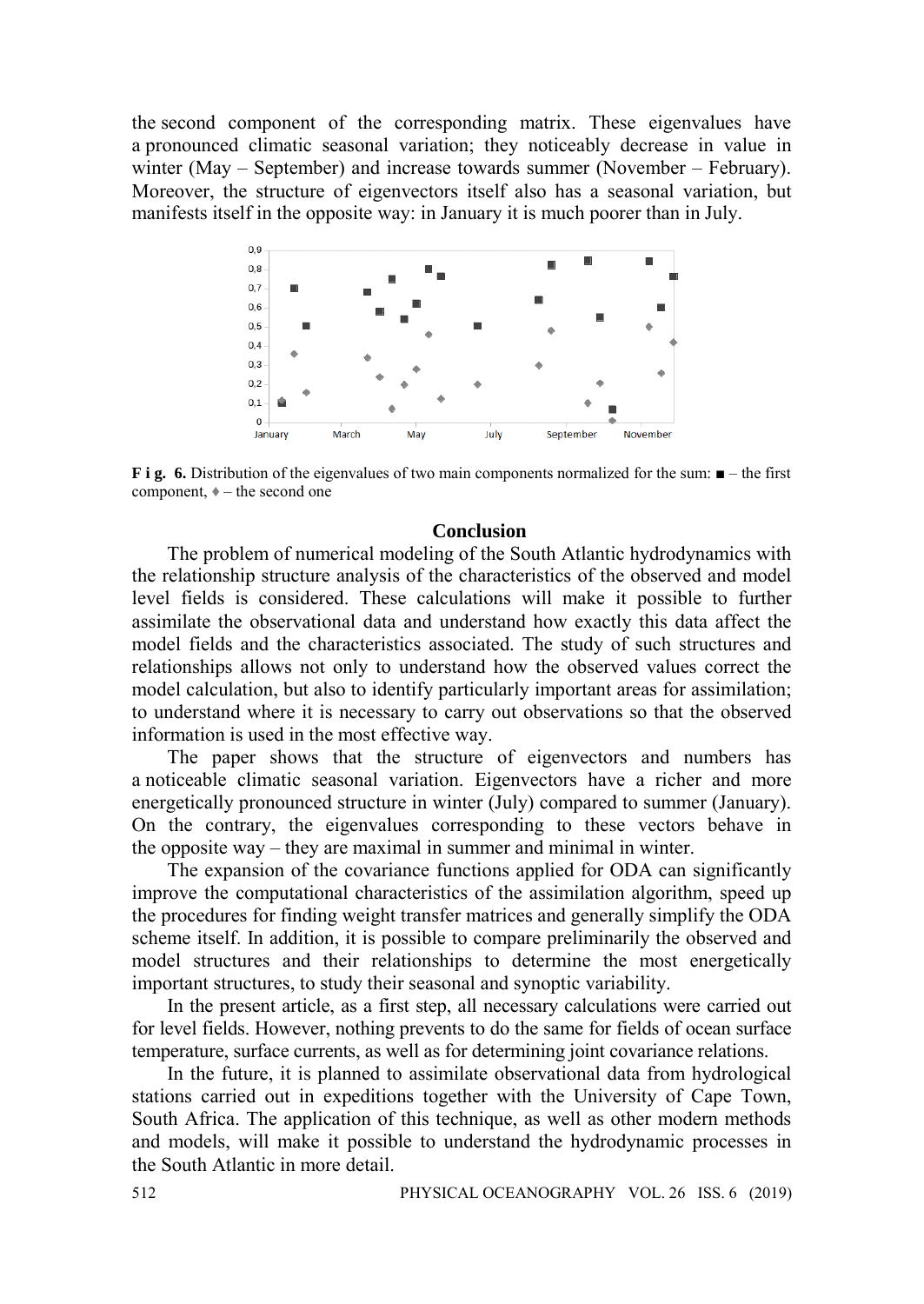#### REFERENCES

- 1. Ghil, M. and Malanotte-Rizzoli, P., 1991. Data Assimilation in Meteorology and Oceanography. Advances in Geophysics, [e-journal] 33, pp. 141-266. Advances in Geophysics, [e-journal] doi:10.1016/S0065-2687(08)60442-2
- 2. Kalnay, E., Ota, Y., Miyishi, T. and Liu, J., 2012. A Simpler Formulation of Forecast Sensitivity to Observations: Application to Ensemble Kalman Filters. *Tellus A: Dynamic Meteorology and Oceanography,* [e-journal] 64(1), 18462. <https://doi.org/10.3402/tellusa.v64i0.18462>
- 3. Marchuk, G.I., Paton, B.E., Korotaev, G.K. and Zalesny, V.B., 2013. Data-Computing Technologies: A New Stage in the Development of Operational Oceanography. *Izvestiya, Atmospheric and Oceanic Physics*, [e-journal] 49(6), pp. 579-591. https://doi.org/10.1134/S000143381306011X
- 4. Marchuk, G.I., and Zalesny, V.B., 2012. Modeling of the World Ocean Circulation with the Four-Dimensional Assimilation of Temperature and Salinity Fields. *[Izvestiya, Atmospheric and Oceanic Physics,](https://istina.msu.ru/journals/70122/)* [e-journal] 48(1), pp. 15-29. https://doi.org/10.1134/S0001433812010070
- 5. Agoshkov, V.I., Ipatova, V.M., Zalesnyi, V.B., Parmuzin, E.I. and Shutyaev, V.P., 2010. Problems of Variational Assimilation of Observational Data for Ocean General Circulation Models and Methods for their Solution. *Izvestiya, Atmospheric and Oceanic Physics,* [e-journal] 46(6), pp. 677-712. doi:10.1134/S0001433810060034
- 6. Agoshkov, V.I., Parmuzin, E.I. and Shutyaev, V.P., 2008*.* Numerical Algorithm for Variational Assimilation of Sea Surface Temperature Data. *Computational Mathematics and Mathematical Physics,* [e-journal] 48(8), pp. 1293-1312. doi:10.1134/S0965542508080046
- 7. Marchuk, G.I. and Zalesny, V.B., 1993. A Numerical Technique for Geophysical Data Assimilation Problem Using Pontryagin's Principle and Splitting-up Method. *Russian Journal of Numerical Analysis and Mathematical Modelling,* [e-journal] 8(4), pp. 311-326. https://doi.org/10.1515/rnam.1993.8.4.311
- 8. Xie, J. and Zhu, J., 2010. Ensemble Optimal Interpolation Schemes for Assimilating Argo Profiles into a Hybrid Coordinate Ocean Model. *Ocean Modelling*, [e-journal] 33( 3-4), pp. 283-298. doi:10.1016/j.ocemod.2010.03.002
- 9. Korotaev, G.K., Knysh, V.V., Lishaev, P.N. and Demyshev, S.G., 2018. Application of the Adaptive Statistics Method for Reanalysis of the Black Sea Fields Including Assimilation of the Temperature and Salinity Pseudo-measurements in the Model. *Physical Oceanography*, [e-journal] 25(1), pp. 36-51. doi:10.22449/1573-160X-2018-1-36-51
- 10. Belyaev, K.P., Tanajura, C.A.S. and Tuchkova, N.P., 2012. Comparison of Methods for Argo Drifters Data Assimilation into a Hydrodynamical Model of the Ocean. *Oceanology,* [e-journal] 52(5), pp. 593-603. doi:10.1134/S0001437012050025
- 11. Belyaev, K., Kuleshov, A. Tuchkova, N. and Tanajura, C.A.S., 2017. An Optimal Data Assimilation Method and Its Application to the Numerical Simulation of the Ocean Dynamics. *Mathematical and Computer Modelling of Dynamical Systems,* [e-journal] 24(1), pp. 12-25. doi:10.1080/13873954.2017.1338300
- 12. Marchuk, G.I., 1970. *Numerical Methods of Weather Forecasting*. Wright-Patterson Air-Force Base, Ohio: Foreign Technology Division, 391 p.
- 13. Marchuk, G.I. and Penenko, V.V., 1979. Application of Optimization Methods to the Problem of Mathematical Simulation of Atmospheric Processes and Environment. In: G. I. Marchuk, ed., 1979. *Modelling and Optimization of Complex Systems. Lecture Notes in Control and Information Sciences, vol. 18.* Berlin, Heidelberg: Springer, pp. 240-252. doi:10.1007/BFb0004167
- 14. Kalman, R.E., 1960. A New Approach to Linear Filtering and Prediction Problems. *Journal of Fluids Engineering,* [e-journal] 82(1), pp. 35-45. doi:10.1115/1.3662552
- 15. Evensen, G*.*, 2009. *Data Assimilation: The Ensemble Kalman Filter.* Berlin: Springer, 307 p. https://doi.org/10.1007/978-3-642-03711-5
- 16. Lima, M.O., Cirano, M., Mata, M.M., Goes, M., Goni, G. and Baringer, M., 2016. An Assessment of the Brazil Current Baroclinic Structure and Variability near 22° S

PHYSICAL OCEANOGRAPHY VOL. 26 ISS. 6 (2019) 513